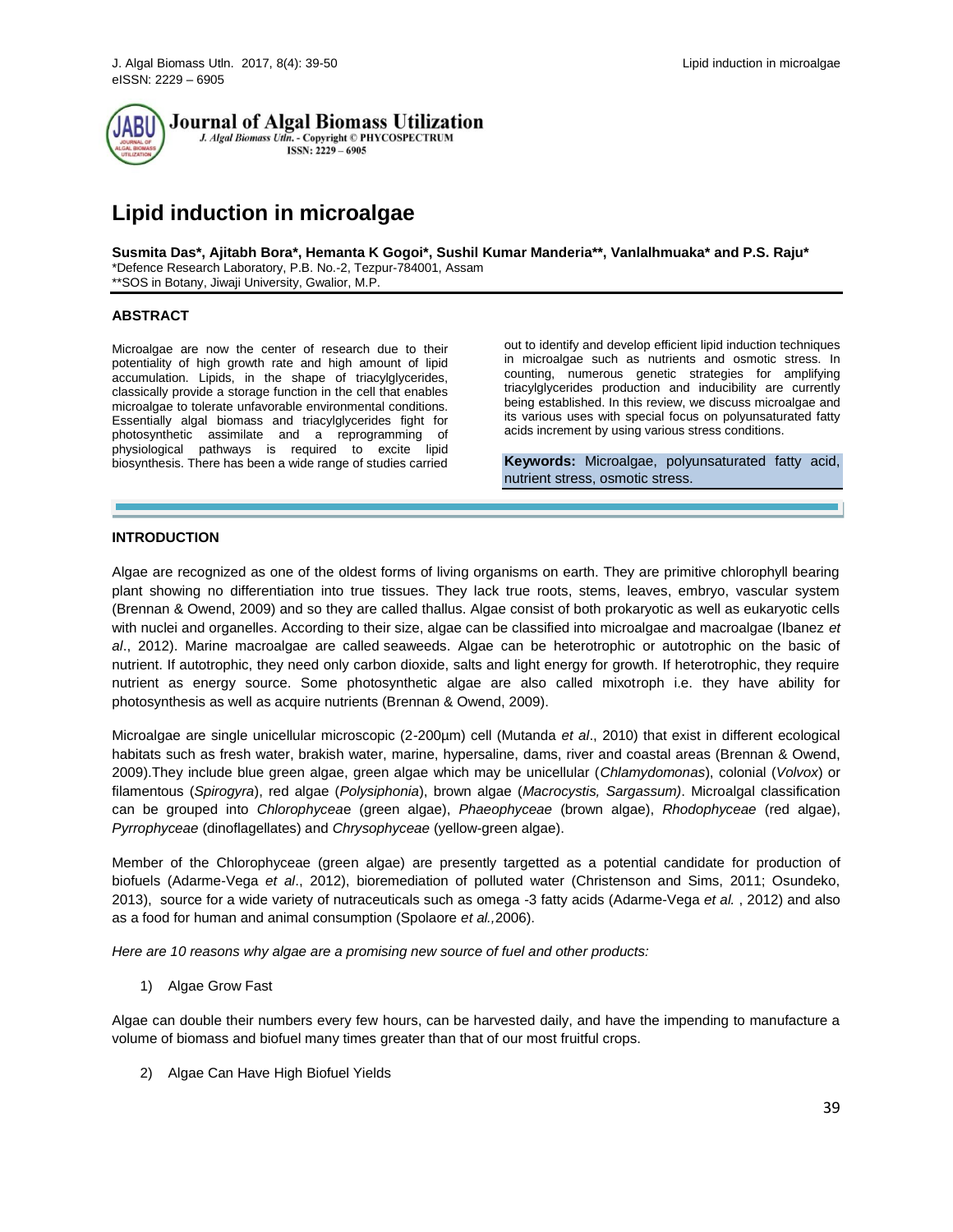Algae store energy in the form of oils and carbohydrates, which when combined with their high productivity, means they can produce from [2,000 to as many as 5,000 gallons](http://www.marciv.com/Biodiesel%20Feedstock%20Supplies%20Jan%2009%20MARC-IV.pdf) of biofuels per acre per year (Chisti *et al.,* 2007, Haag *et al.,* 2007, John and Mayfield, 2012)).

3) Algae Consume CO<sub>2</sub>

Like any other plant, algae, when grown using sunlight, devour (or absorb) carbon dioxide  $(CO<sub>2</sub>)$  as they grow, release oxygen  $(O_2)$  for the rest of us to breathe. For high yield, algae need more  $CO_2$ , which can be supplied by emission sources such as power plants, ethanol facilities, and other sources.

4) Algae Do Not Compete With Agriculture

Algae cultivation uses both land, that in many cases is unsuitable for traditional agriculture, as well as water sources, that are not useable for other crops, such as sea-, brackish- and wastewater. As such, algae-based fuels complement biofuels made from tradition agricultural processes.

5) Microalgal Biomass Can Be Used for Fuel, Feed and Food

Microalgae can be cultivated to have a high protein and oil content, for example, which can be used to produce either biofuels or animal feeds, or both. In addition, microalgal biomass, which is rich in micronutrients, is being used for dietary supplements to advance human health.

6) Macroalgae Can Be Grown in the Sea

Macroalgae (seaweeds) are grown in the sea, or even on land with seawater, and their sugars can be converted into biofuels and chemicals.

*USES*

*Agar*

[Agar,](file://wiki/Agar) a [gelatinous](file://wiki/Gelatin) substance consequent from [red algae,](file://wiki/Red_algae) has a number of commercial uses (Lewis *et al*., 1988). It is a good medium on which bacteria and fungi can grow without utilizing them. The gelling agent in agar is an unbranched polysaccharide obtained from the cell walls of some species of red algae, primarily from the genera *[Gelidium](https://en.wikipedia.org/wiki/Gelidium)* and *[Gracilaria](https://en.wikipedia.org/wiki/Gracilaria)*. For commercial purposes, it is derived primarily from *[Gelidium amansii](https://en.wikipedia.org/wiki/Gelidium_amansii)*. Agar was obtained from the marine algae *Gelidium corneum* b[y Anselme Payen](https://en.wikipedia.org/wiki/Anselme_Payen) in 1859 (Payen *et al.,*1859).

## *Alginates*

Alginic acid, or alginate, is extracted from brown algae. Its uses range from gelling agents in food to medical dressings. Alginic acid also has been used in the field of [biotechnology](file://wiki/Biotechnology) as a biocompatible medium for cell encapsulation and cell immobilization. Between 100,000 and 170,000 wet tons of *[Macrocystis](file://wiki/Macrocystis)* are harvested annually i[n New Mexico](file://wiki/New_Mexico) for [alginate](file://wiki/Alginic_acid) extraction and [abalone](file://wiki/Abalone) feed (Macrocystis *et al.,* 2008).

## *Biofertiliser*

Microalgae such as Cyanobacteria are used in agriculture as a biofertiliser (Silva *et al*., 2007). In India, considerable progress has been made in the development of Cyanobacteria based biofertilizer technology and this technology can be a powerful means of enriching the soil fertility and improving rice crop yields (Mishra and Pabbi, 2004).

# *Bioremediation*

Microalgae are also used as a bioremediation to solve environmental problem such as green house effect and industrial air pollution (Chisti, 2007). Micralgae used for waste water treatment for removal of ammonium, nitrate, phosphate, etc by utilizing water contaminants as nutrients (Christenson and Sims, 2011).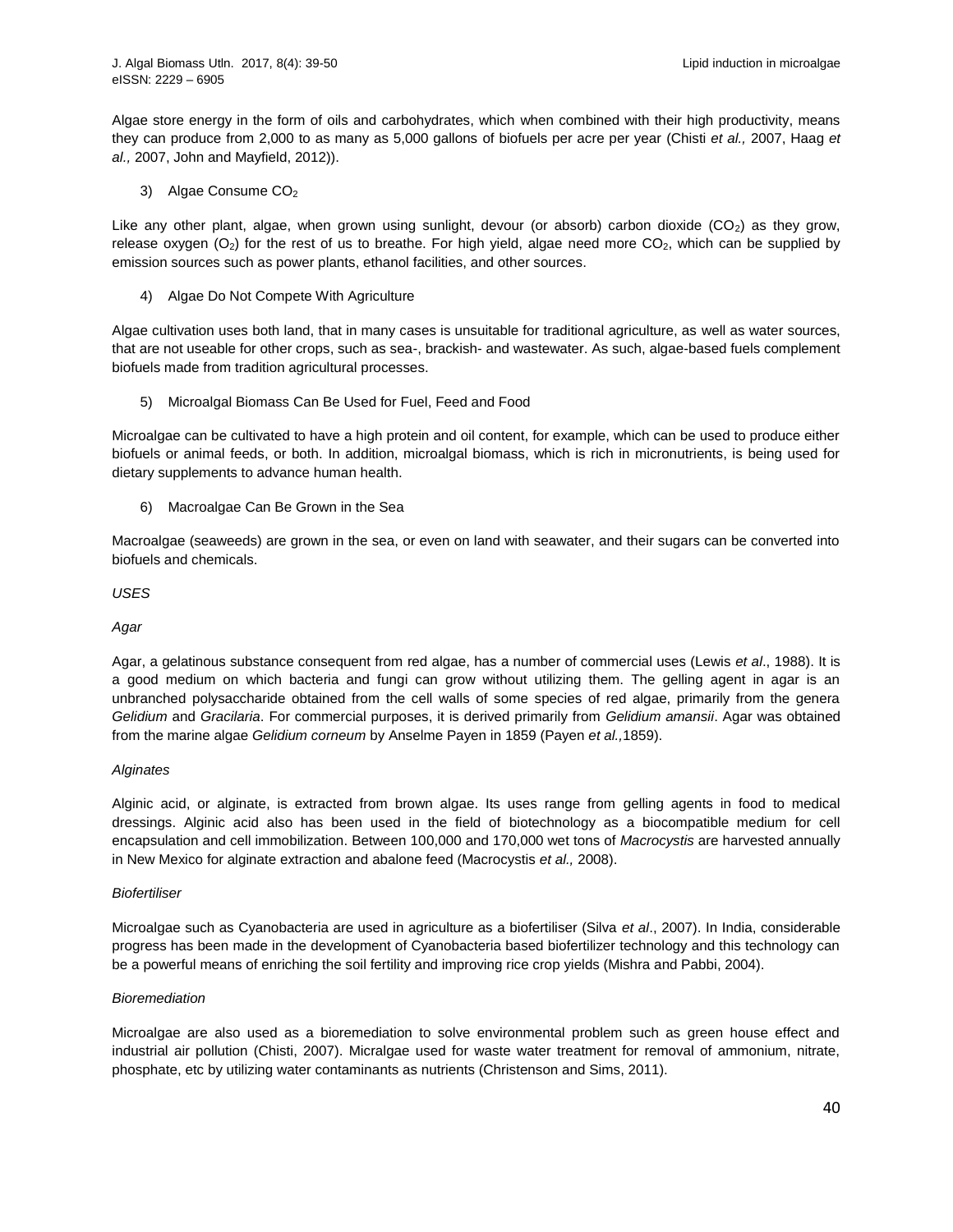*Biofuels*:

Biofuels are usually classified as follows:

1. First-generation biofuels are directly related to a biomass that is generally edible.

2. Second-generation biofuels are defined as fuels produced from a wide array of different feedstock, ranging from lignocellulosic feedstocks to municipal solid wastes.

3. Third-generation biofuels are, at this point, related to algal biomass but could to a certain extent be linked to utilization of  $CO<sub>2</sub>$  as feedstock.

Most recently, research efforts have been aimed at identifying suitable biomass species which can provide highenergy outputs to replace conventional fossil fuels (Miao *et al*., 2004). However, few attempts have been made to produce biodiesel from non-edible sources, like used frying oil, greases, tallow, lard, jatropha, and mahua oils. Nevertheless, the cost of biodiesel production is still a major obstacle for large-scale commercial exploitation, mainly due to the high feed cost of vegetable oils (Lang *et al.,* 2001).

Microalgae represent an exceptionally diverse but highly specialized group of microorganisms adapted to various ecological habitats. Many algae species produce significant biomass as lipids that can be converted to biodiesel in addition to sugars that can be converted to ethanol or hydrogen without utilization of food crops or the conversion difficulties of woody or other lignocellulosic biomass (Jhones and Mayfield, 2012).

#### *Microalgae as nutraceutical source:*

Microalgae chiefly are made up of protein, carbohydrates and lipids. They are able to enhance the nutrient content of conventional food. The high protein content of microalgae make it a potential unconventional source of protein (Spolaore *et al*., 2006). Carbohydrate in microalgae can be found in the form of starch, glucose, sugar and other polysaccharides.

Microalgae are source of essential vitamins like A, B1, B2, B6, B12, C,E, nicotinate, biotin, folic acid and pantothenic acid (Spolaore *et al*., 2006). Microalgae are source of pigments like chlorophyll (0.5%-1%), carotenoid (0.1% to 0.2% of dry weight on average and up to 14% of dry weight for β- carotene of Dunaliella) and phycobiliproteins. Moreover, microalgae are good source of polyunsaturated fatty acid.

Algal lipid are composed of glycerol and saturated or unsaturated fatty acids ( 7 to 22 carbon atoms) present among which  $\dot{\omega}$ 3 and  $\dot{\omega}$ 6 families are of particular interest such as eicosapentanoic acid(EPA), arachidonic acid (AA) and docosahexaenoic acid (DHA) (Spolaore *et al*., 2006).

Polyunsaturated fatty acids (PUFAs) are indispensable for human growth and physiology. Among other factors, Polyunsaturated fatty acid (PUFAs) have been proven to reduce the risk of cardiovascular diseases (Brennan and Owend, 2009). Currently, fish and fish oil are the common sources of long chain PUFAs but safety issues raised because of the possible accumulation of toxins in fishes (Spolaore *et al*., 2006) as well as unpleasant fishy smell and poor oxidative stability (Brennan and Owend, 2009; Spolaore *et al*., 2006). Currently, Docosahexanoic acid is the only algal PUFA that is commercially available and important for correct brain and eye development in infants (Spolaore *et al*., 2006) which is present in breastmilk and not in cow milk.

Eicosapentaenoic acid (EPA) and docosahexaenoic acid (DHA) are long chain polyunsaturated fatty acids (LC-PUFA) belonging to the omega-3 fatty acids group, which have established to be nutritionally important for the expansion, cardiovascular and brain function of higher eukaryotes (Knapp *et al*., 1989, Romieu *et al*., 2005, Von Schacky *et al.*, 2007, Von Schacky *et al.*, 2008). Microalgae are the chief source of LC-PUFAs in the marine ecosystem; therefore study has bowed towards marketable land-based fostering of algae with lofty nutritional content.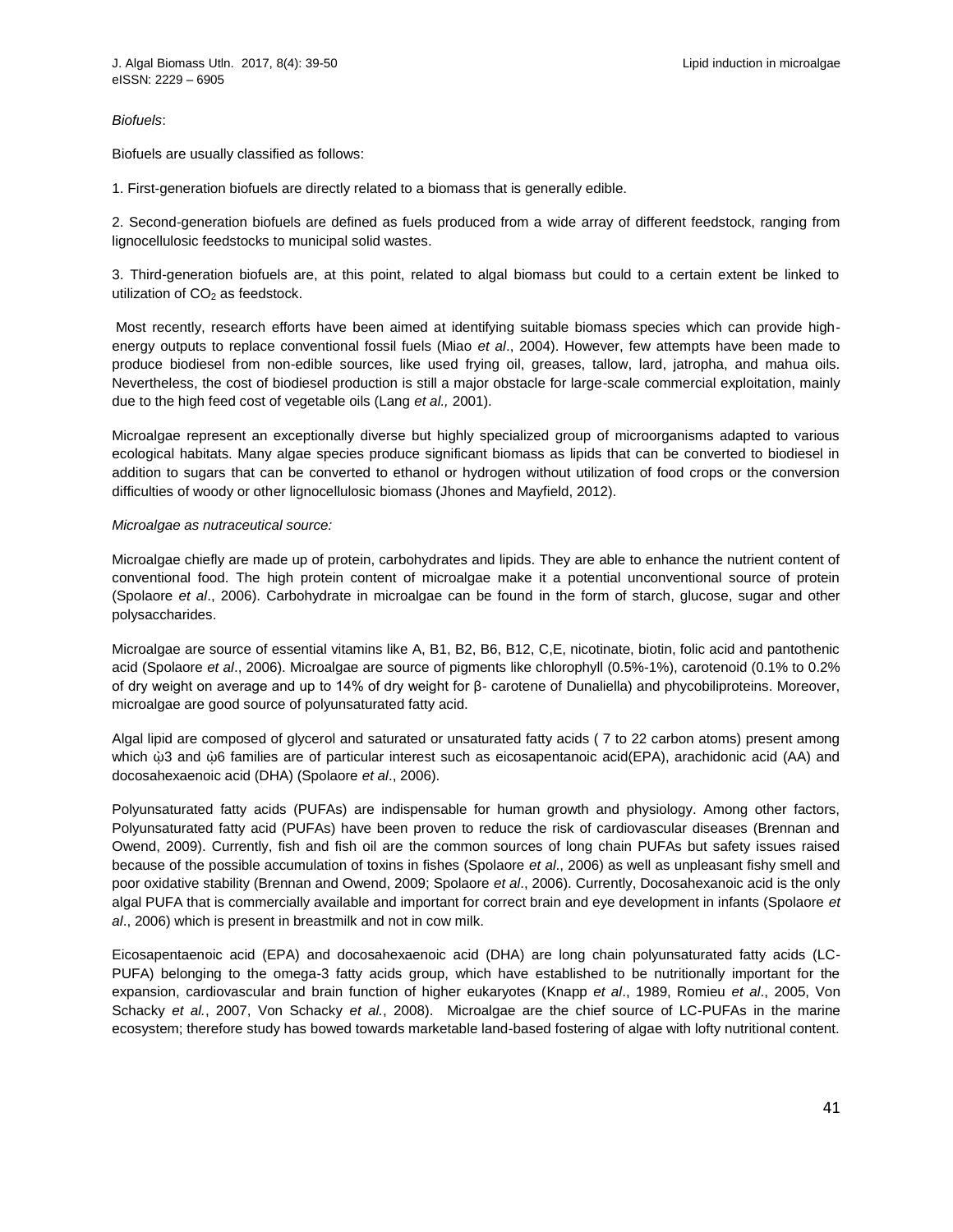In the marine food web, long-chain polyunsaturated fatty acids (≥20 carbon atoms and >3 double bonds) are chiefly shaped by phytoplankton and pass onto herbivorous zooplankton, thus moving food class for organisms at higher trophic levels (Brett *et al.*, 1997).

Various auto- and heterotrophic marine species from diverse module create Eicosapentaenoic acid (EPA) and Docosahexaenoic acid (DHA), whereas, Arachidonic acid (AA) is regularly initiated in restricted amounts (Thompson *et al*., 1996, Bigogno *et al.*, 2002). Bacillariophyceae (diatoms) and Chrysophyceae species may be rich sources of Eicosapentaenoic acid (EPA) and Docosahexaenoic acid (DHA). Cryptophyceae, Prasinophyceae, Rhodophyceae, Xanthophyceae, Glaucophyceae and Eustigmatophyceae can symbolize attractive sources as well. Docosahexaenoic acid (DHA) is found in major amounts frequently in Dinophyceae, Prymnesiophyceae, and Euglenophyceae (Hu *et al*., 2008, Lang *et al*., 2011). Interestingly, many species producing long-chain polyunsaturated fatty acids (LC-PUFA) include low levels of C18 fatty acid precursors (Khozin-Goldberg *et al.* 2011). R ecently several species is encountered who have high lipid contents 30%–70% dcw (Ward *et al.* 2005). The sector has progressed substantially in recent years and product diversity, in terms of growing processes and subsequent fatty acid profiles, is estimated to enlarge, particularly by developing ingredients with higher (Eicosapentaenoic acid) EPA and (docosahexaenoic acid) DHA concentration in the near future (Grebow *et al.* 2012).

#### *Strategies to improve stress based lipid enhancement in microalgae:*

The microalgae are able to grow in diverse and extreme condition with variable pattern of cellular lipid (Sato et al.,2000). Under unfavorable environmental or stress conditions many microalgae alter their lipid biosynthetic pathways towards the formation and accumulation of neutral lipids (20–50% dcw), enabling microalgae to endure these adverse conditions.

#### *Nutrient Starvation*

Nutrient accessibility has a major bang on growth and propagation of microalgae and extensive effects on their lipid and fatty acid (FA) composition. Environmental stress condition habitually cause a gradually decline in cell division rate. However, active biosynthesis of fatty acids is maintained in some algae species under such conditions, provided there is sufficient light and CO<sub>2</sub> accessible for photosynthesis (Thompson *et al.*,1996). When algal growth slows down and there is no requirement for synthesis of new membrane compounds, the cells divert and deposit fatty acids into triacylglyceroids (TAG). In this situation, TAG construction might serve as a defensive mechanism. In normal growth conditions, ATP and NADPH formed by photosynthesis are consumed by generating biomass, with ADP and NADP<sup>+</sup> eventually being available again as acceptor molecules in photosynthesis. When cell growth and proliferation is impaired due to lack of nutrients, the pool of the major electron acceptor for photosynthesis, NADP<sup>+</sup>, can become depleted. Since photosynthesis is mainly controlled by light, and cannot be shut down completely, this can lead to a potentially dangerous situation for the cell, damaging cell components. NADPH is consumed in FA biosynthesis; therefore, increased FAs production (which in turn are stored in TAGs) replenishes the pool of NADP+ under growthlimiting conditions (Thompson *et al*.,1996, Hu *et al*., 2008).

Nutrient starvation is one of the most broadly used and functional lipid orientation techniques in microalgal TAG fabrication and has been reported for many species (Table1). For example, when the diatom *Stephanodiscus minutulus* was grown in silicon, nitrogen or phosphorus limitation, an enhancement in TAG accumulation and a decline of polar lipids (as percentage of total lipids) was noticed in all of the nutrient-limited culture*s* (Lynn *et al.,*2000)*.* In the green alga *Chlamydomonas moewusii*, nutrient limitation resulted in decreased PUFA C16:3, C16:4, and C18:3 contents, whereas, overall levels of C16:1 and C18:1 FA were increased (Arisz *et al.,* 2000).

Nitrogen is the most important nutrient affecting lipid metabolism in algae. A common fashion toward gathering of lipids, particularly TAG, in response to nitrogen deficiency has been observed in numerous species or strains of various microalgae (Yeh *et al.,* 2011, Praveenkumar *et al*., 2012, Hsieh *et al*., 2009). Hu *et al.,*2006 conducted a study on nitrogen stress responses of several green microalgae, diatoms and cyanobacteria and all tested species showed a momentous increase in lipid production. A complete and large-scale model of lipid induction by nutrient starvation (nitrogen, phosphorus) on several diatoms, green algae, red algae, prymnesiophytes and eustimatophytes is presented in a study carried out by Rodolfi *et al.,* 2009. In the diatom *Cyclotella cryptica,* higher levels of neutral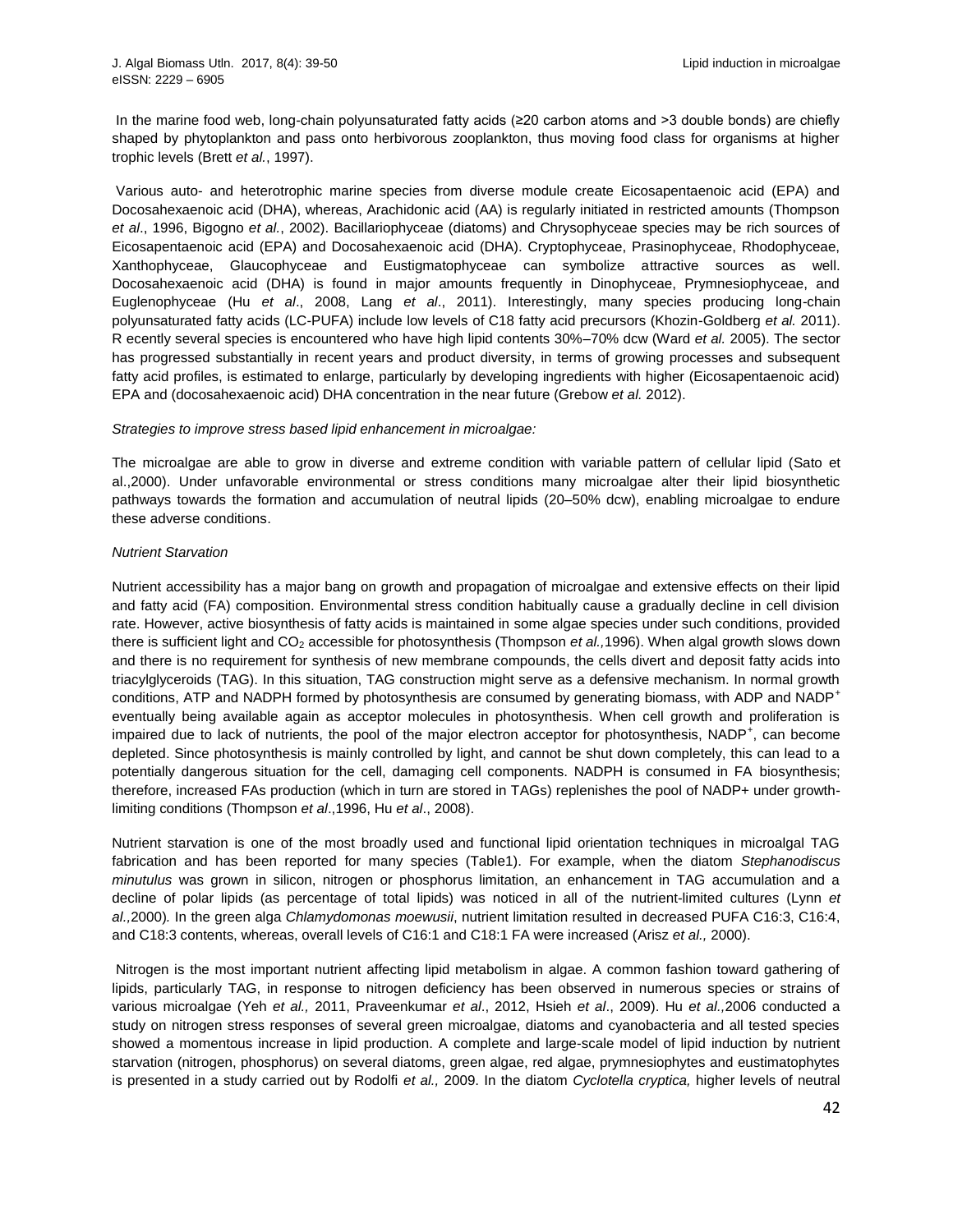lipids (primarily TAG) and higher proportions of saturated and mono-unsaturated FAs were produced due to silicon deficiency (Miao *et al*., 2006). However, only a small increase in TAG levels (from 69 to 75% from total lipids) together with phospholipids (from 6 to 8%) was reported for the microalga *Phaeodactylum tricornutum* as a result of reduced nitrogen concentrations (Alonso *et al*., 2000). *Scenedesmus* sp. subjected to nitrogen or phosphorus limitation showed an increase in lipids as high as 30% and 53%, respectively (Xin *et al.,* 2010). Lipid content of freshwater green alga *Chlorella vulgaris* could be notably increased by 40% by culturing in low nitrogen-containing medium (Illman *et al*., 2000).

With manipulated culture conditions of 1 mM KNO<sub>3</sub>, 1.0 % CO<sub>2,</sub> 60 µmol photon m<sup>-2</sup> s<sup>-1</sup> and 25 °C, lipid production of *C. vulgaris* was amplified by 2.5-fold (Lv&Zhang *et al*., 2010). In addition, lipid stimulation in *Chlorella* was also achieved *via*. silicon deficiency (Griffiths *et al.,* 2009) and iron supplementation (Liu *et al*., 2008). Moreover, it was found for *C. vulgaris* that changing from normal nutrient to nitrogen depletion media gradually changed the lipid composition from free FA-rich lipids to lipid mostly containing TAG (Widjaja *et al*., 2009).

Nitrogen starvation in microalgae not only affects the fatty acid metabolism, but also affects pigment composition. For *Parietochloris incise* grown in nitrogen-replete medium, an extensive increase in the ratio of carotenoid and chlorophyll contents was recorded (Solovchenko *et al.,* 2008).

Phosphorus limitation resulted in increased lipid content, mainly as TAG, in *P. tricornutum*, *Chaetoceros* sp*.*, *Isochrysis galbana* and *Pavlova lutheri*, but decreased lipid content in *Nannochloris atomus* and *Tetraselmis* sp*.*  (Reitan *et al*., 1994). Due to phosphorus deprivation, production of C16:0 and C18:1 increased, while production of C18:4ω3, C20:5ω3 and C22:6ω3 decreased (Reitan *et al.,* 1994) .

In contrast, for phosphorus-starved cells of the green alga *Chlorella kessleri*, a superior level of unsaturated fatty acids containing all identified individual lipids, namely phosphatidylcholine (PC), phosphatidylglycerol (PG), digalactosyldiacylglycerol (DGDG), monogalactosyldiacylglycerol (MGDG), and sulfoquinovosyl diacylglycerols (SQDG) were found (El-Sheek et al., 1995). Phosphorus limitation was also found to increase the overall TAG production from 6.5% up to 39.3% with a regular decrease in eicosapentaenoic acid (EPA) concentration. The cellular total lipid content increased, mainly due to TAG accumulation in *Monodus subterraneus* (Khozin-Goldberg *et al*., 2006). A study by Sato *et al.,* 2000 on sulphur and phosphorus depletion in green alga *C. reinhardtii* showed that sulphur depletion leads to decrease in SQDG, but on the other hand, PG was increased by 2-fold, representing a compensatory mechanism, where lipids containing sulphur are substituted by lipids containing phosphate. When *C. reinhardtii* was grown in media with limited phosphorus, it showed a 40% decrease in PG and also stimulated increase in the SQDG content. Thus, mechanisms that keep the total sum of SQDG and PG concentrations constant under both phosphorus and sulphur-limiting conditions appear to occur (Sato *et al.,* 2000) . Other studies have also shown that sulfur deprivation led to increased total lipid content in the green algae *Chlorella* sp. and *C. reinhardtii*  (Matthew *et al*., 2009).

Based on the literature reviewed, it is clear that amongst all nutrient starvation approaches, nitrogen starvation technique is most widely applied and studied in almost all the microalgae species that can be considered for the production of biofuel (Table 1). Nitrogen is the most growth-limiting factor for eukaryotic microalgae and would be one of the first nutrients to be depleted during algae cultivation. It is relatively easy to apply controlled nitrogen stress on microalgae by subtracting the nitrogen source in the growth media. Moreover, all the microalgae species studied so far (Table 1), seem to increase TAG production under nitrogen stress. Hence, nitrogen starvation is the most victorious lipid inducing technique at present. However, high lipid production due to nitrogen stress may take 2–5 days and is complemented with slow growth rates and low cell counts and thus, finally effecting the total biomass and lipid productivity as detailed by Widjaja *et al.* 2009.

Jubilee *et al*, 2017 cultured *Chlorella ellipsoidea* in BG11 medium and reinoculated in modified WC medium under nitrogen stress condition, which resulted in increament of total fatty acid from 18.83 to 24.12% dcw.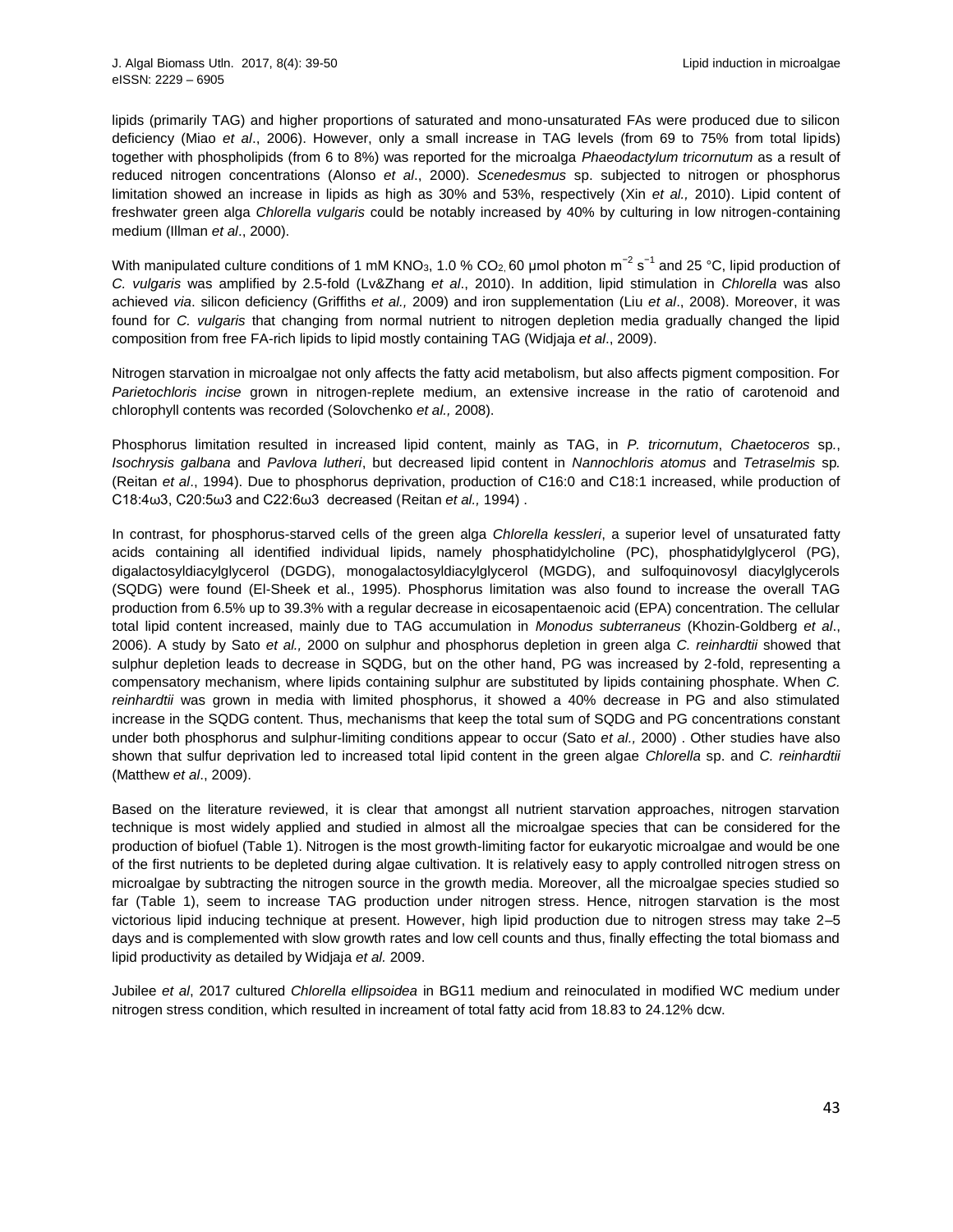# **Table 1. Examples of different types of nutrient starvation stress which have been studied to induce lipids in microalgae.**

| <b>Microalgae species</b><br>or Strain | <b>Nutrient stress</b>                                                                                            | <b>Changes in lipid</b><br>profile after<br>induction      | <b>Reference</b>             |
|----------------------------------------|-------------------------------------------------------------------------------------------------------------------|------------------------------------------------------------|------------------------------|
| Chlamydomonas<br>reinhardtii,          | Nitrogen<br>limitation                                                                                            | Increase in total<br>lipids                                | Dean et al., 2010            |
| Scenedesmus                            |                                                                                                                   | (lipid: amide ratio)                                       |                              |
| Subspicatus                            |                                                                                                                   |                                                            |                              |
| Nannochloropsis<br>Oculata             | Nitrogen<br>limitation                                                                                            | <b>Total lipid</b><br>increased by<br>15.31%               | Converti et al.,<br>2009     |
| Chlorella vulgaris                     | Nitrogen<br>limitation                                                                                            | <b>Total lipid</b><br>increased by<br>16.41%               | Converti et al.,<br>2009     |
| Chlorella vulgaris                     | Nitrogen<br>limitation                                                                                            | Lipid productivity of<br>78 mg/L d                         | Yeh et al., 2011             |
| Chlorella sp.                          | Nitrogen<br>limitation                                                                                            | Lipid productivity of<br>53.96 $\pm$ 0.63 mg/L<br>d        | Praveenkumar et<br>al., 2012 |
| Phaeodactylum<br>Tricornutum           | Nitrogen<br>limitation                                                                                            | <b>TAG</b> levels<br>increased from 69<br>to 75%           | Alonso et al.,<br>2000       |
| Dunaliella tertiolecta                 | Nitrogen<br>limitation                                                                                            | Five times increase<br>in lipid<br>fluorescence            | Chenet al., 2011             |
| Chlorella vulgaris                     | Nitrogen<br>medium                                                                                                | Lipids increased by<br>40%                                 | Illman et al.,<br>2000       |
| Chlorella vulgaris                     | Nitrogen<br>limitation                                                                                            | Increase in TAG                                            | Widja et al.,<br>2009        |
| Chlorella sp.                          | Nutrient-<br>deprived<br>conditions<br>(nitrogen,<br>phosphate-<br>potassium, iron,<br>and all three<br>combined) | <b>Total lipid</b><br>production of 49.16<br>± 1.36 mg/L d | Praveenkumar et<br>al., 2012 |
| Chlorella sp.                          | Urea limitation                                                                                                   | Total lipid<br>productivity of                             | Hsieh et al.,<br>2009        |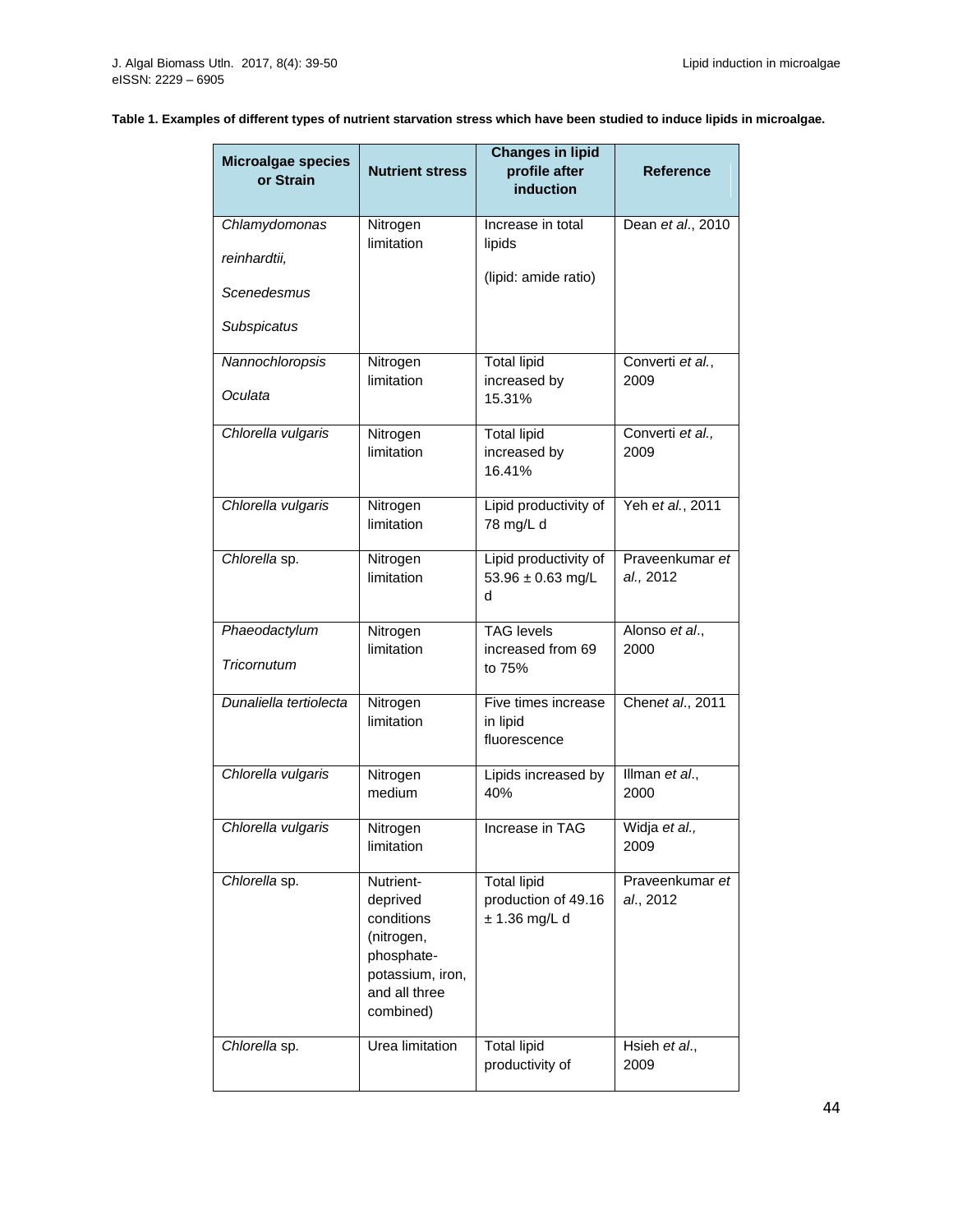|                                                                         |                                                 | 0.124 g/ L d                                                                    |                                 |
|-------------------------------------------------------------------------|-------------------------------------------------|---------------------------------------------------------------------------------|---------------------------------|
| <b>Neochloris</b><br>Oleoabundans                                       | Ammonium<br>nitrate                             | Lipid productivity of<br>0.133 g/L d                                            | Li et al.,<br>2008              |
| Scenedesmus sp.,<br>Coelastrella sp.                                    | Combined<br>effect of<br>P and N-<br>limitation | Increase in TAG                                                                 | Gardner et al.,<br>2011         |
| Phaeodactylum<br>tricornutum,<br>Chaetoceros sp.,<br>Isochrysis galbana | Phosphorus<br>limitation                        | Increase in total<br>lipids with higher<br>relative content of<br>16:0 and 18:1 | Reitan et<br>al., 1994          |
| <b>Monodus</b><br>subterraneus                                          | Phosphorus<br>limitation                        | Increase in TAG                                                                 | Khozin-Goldberg<br>et al., 2006 |
| Scenedesmus sp                                                          | Nitrogen and<br>phosphorus<br>starvation        | Lipids increased<br>30% and 53%,<br>respectively                                | Xin et al., 2010                |
| Chlorella sp.                                                           | Silicon<br>deficiency                           | Lipids increased<br>30% and 53%,<br>respectively                                | Griffiths et al.,<br>2009       |
| Chlorella kessleri                                                      | Phosphorus<br>limitation                        | Increase in<br>unsaturated FAs                                                  | El-Sheek et<br>al.1995          |
| Chlamydomonas<br>Reinhardtii                                            | Sulphur<br>limitation                           | PG was increased<br>by 2-fold                                                   | Sato et al., 2000               |
| Chlamydomonas<br>Reinhardtii                                            | Sulphur limition                                | Increase in TAG                                                                 | Matthew <i>et al</i><br>2009    |
| Cyclotella cryptic                                                      | Silicon<br>starvation                           | Increased in total<br>lipids from 27.6%<br>to 54.1%                             | Roessler et<br>al., 1988        |

# *Salinity induced lipid production*

*Dunaliella* species tolerate high salt concentrations. The capability of *Dunaliella* species to multiply over the saturation range of salinities makes them one of the favorite candidates to study salinity effects on microalgae (Azachi *et al*., 2002, Takagi *et al*., 2006, Xu *et al*., 1997). In a study, cells of *D. salina* were transferred from 0.5 to 3.5 M (29 to 205 g/L) NaCl, and there was a notably higher ratio of C18 (mostly unsaturated) to C16 (mostly saturated) FAs in the cells grown in 3.5 M (205 g/L) NaCl compared with those grown at 0.5 M (29 g/L) NaCl ( Azachi *et al.* 2002). An increase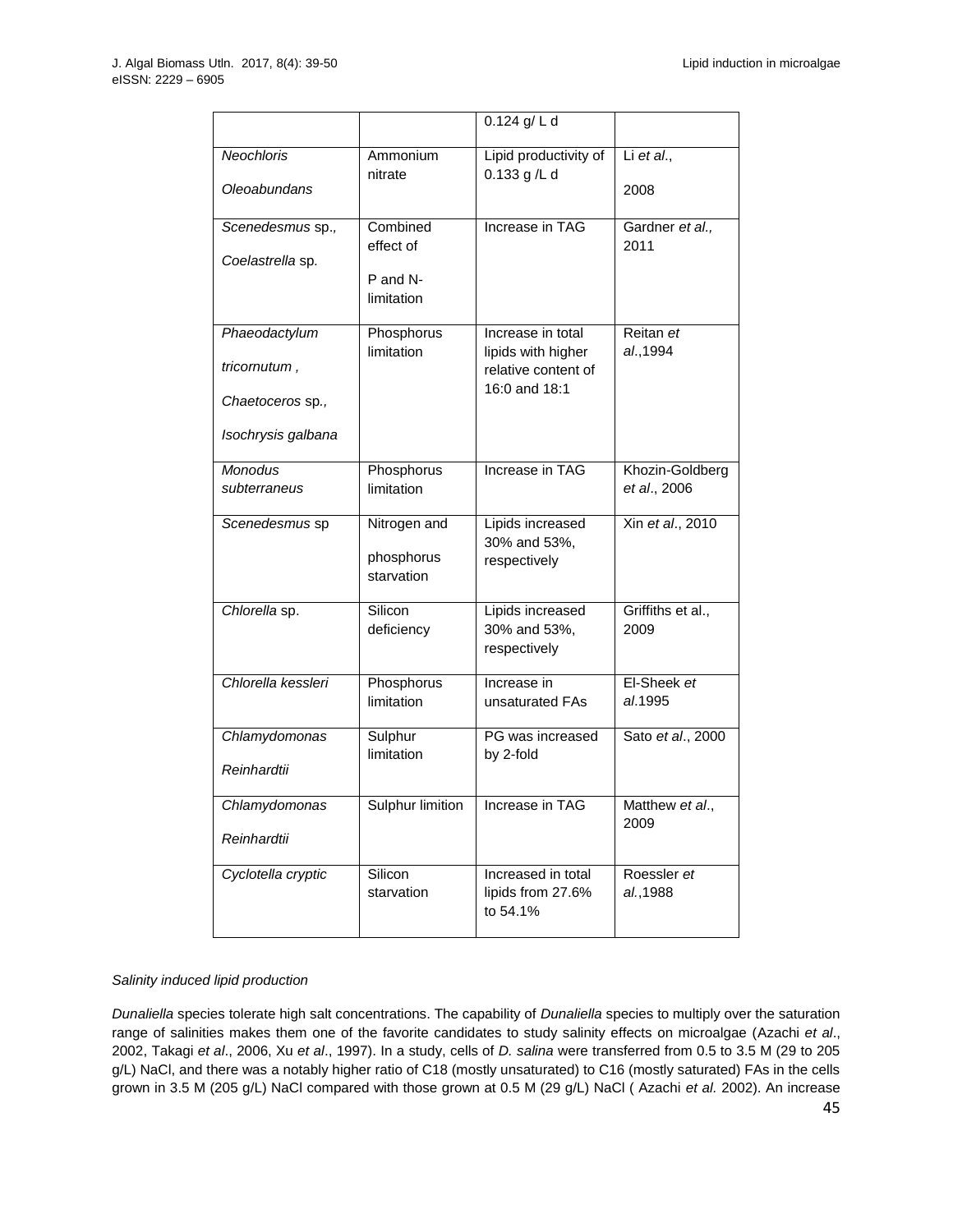of the initial NaCl concentration from 0.5 M (29 g/L) to 1.0 M (58 g/L) followed by further addition of NaCl to 2.0 M (117 g/L) during cultivation of *Dunaliella tertiolecta* resulted in a rise of intracellular lipid content and a higher percentage of TAG (Takagi *et al*., 2006).

An even stronger increase in salinity from 0.4 to 4 M (23 to 234 g/L) in *Dunaliella* sp. raise the proportion of total saturated fatty and monounsaturated fatty acids, but the proportion of PUFA was reduced (Xu *et al.,* 1997).

Higher amounts of EPA were produced by diatom *Nitzschia laevis* when grown under osmotic stress (Chen *et al*., 2008). In higher salt concentrations, the degree of FA unsaturation of both neutral and polar lipid fractions increased sharply when salt concentrations raised from 10 to 20 g/L, but decreased at salt concentrations of 30 g/L (Chen *et al.,* 2008). Highest contents of total fatty acids, EPA and polar lipids were obtained at NaCl concentration of 20 g/L, under which 71.3% of total EPA existed in polar lipid fractions (Chen *et al.,* 2008). The quantity of total free sterols was also improved with a boost in salt concentration. In three marine heterotrophic microalgae strains, *Crythecodinium cohnii*  ATCC 30556, ATCC 50051 and RJH grown at different salinities, the FA composition was affected (Jiang *et al.,*1999). At 9 g/L NaCl, *C. cohnii* ATCC 30556 had the highest total FA content and DHA (C22:6) proportion. In contrast, *C. cohnii* ATCC 50051 and *C. cohnii* RJH had the highest DHA content at 5 g/L NaCl and *C. cohnii* ATCC 30556 and ATCC 50051 had the highest DHA yield (132 and 68 mg/L respectively) at 9 g/L NaCl, while, *C. cohnii* RJH had the highest DHA yield (129 mg/L) at 5 g/L NaCl ((Jiang et al., 1999). Growth, lipid content and FA composition of heterotrophic microalga *Schizochytrium limacinum* OUC88 at different temperatures (16 °C, 23 °C, 30 °C and 37 °C) and salinities (0, 9, 18, 27 and 36 g/L) were analyzed. Highest lipid content was obtained at salinities of 9–36 g/L at a temperature range of 16–30 °C and the content of saturated fatty acids C15:0 and C17:0 was increased greatly. In addition, the ratio of DHA to DPA changed at different temperatures and salinities (Zhu *et al.,* 2007). Moreover, all the microalgae species studied so far (Table 2), seem to increase total lipid content under osmotic stress.

| Microalgae sp               | <b>Salinity change</b>                                          | <b>Changes in Lipid</b><br>profile after induction       | <b>Reference</b>      |
|-----------------------------|-----------------------------------------------------------------|----------------------------------------------------------|-----------------------|
| Dunaliella salina           | Transferred from 29 to<br>205 g/L NaCl                          | Increased<br>concentration of C18<br>FA                  | Azachi et<br>al.,2002 |
| Dunaliella tertiolecta      | Transferred from 29 g/L                                         | Lipid content and TAG                                    | Takagi et al.,        |
|                             | to 58 g/L NaCl                                                  | increased                                                | 2006                  |
| Dunaliella sp.              | Raised salinity from                                            | Boost in total FA and                                    | Xu et al.,            |
|                             | 23 to 234 g/L NaCl                                              | monounsaturated FA                                       | 1997                  |
| Nitzschia laevis            | NaCl concentration                                              | unsaturated FA amount                                    | Chen et               |
|                             | raised from 10 to 20 g/L                                        | raised                                                   | al.,2008              |
| Crythecodinium.             | At 9 g/L NaCl                                                   | Raising of total FA                                      | Jiang et al.,         |
| cohnii ATCC 30556           |                                                                 | content and DHA                                          | 1999                  |
| Schizochytrium<br>Limacinum | Salinity at 9-36 g/L at<br>temperature range of<br>$16 - 30 °C$ | Saturated FA C15:0<br>and C17:0 was<br>greatly increased | Zhu et al.,<br>2007   |

|  | Table2: Showing microalgal lipid stress due to osmotic stress |
|--|---------------------------------------------------------------|
|--|---------------------------------------------------------------|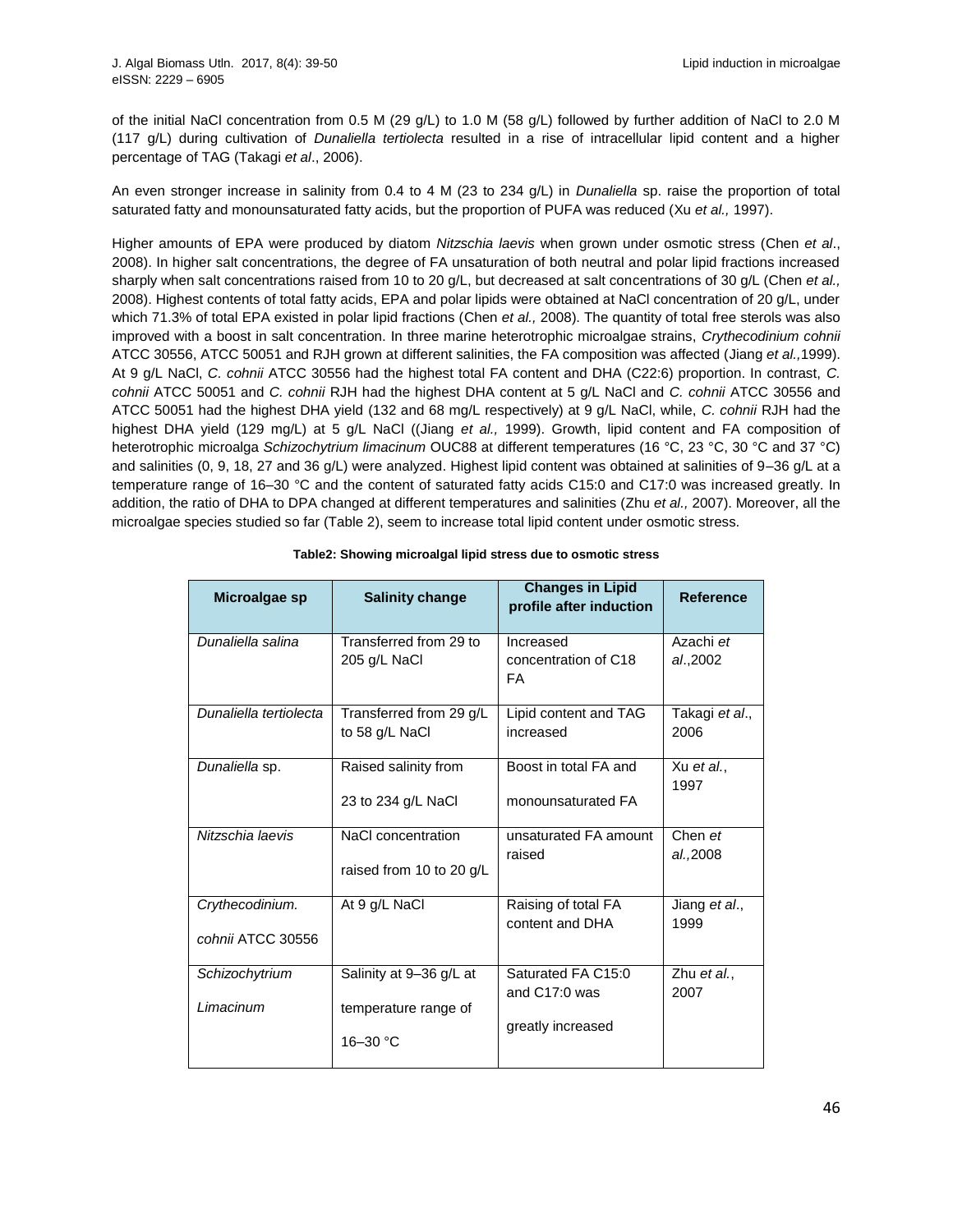## **Conclusion and future directions**

In this review, we focused on production and induction of microalgal lipid. Here studies have been done on different lipid induction techniques that can be used to stimulate lipid biosynthesis in microalgae, in particular triacylglycerol (TAG). It is clear that different induction technique have different effects on different microalgal species and thus on their lipid composition and amount.

Now the main question before an algal technologist is which technique must be used ?

The answer is that we should consider a particular technique by taking into consideration the environmental conditions and the microalgal species.The most popular method we can imply to understand environmental effect on lipid metabolisms of microalgal species is to study them in pilot scale in the laboratory conditions. From this review we can observe that nitrogen is an important factor in altering lipid metabolisms of microalgal species. Change in nutrient stress and salinity can also induce lipids effectively, but may be difficult to regulate on a large-scale cultivation system. The lipid accumulation phase may be further varied by introducing a combination of different induction types

#### **References**

Adarme-Vega, T.C. ,Lim, D.K.Y., Timmins, M., Vernan, F., Yan L. and Schenk, P.M. 2012 Microalgal biofactories: a promising approach towards sustainable omega-3 fatty acid production. *Microbial Cell Factories.* 11: 96.

Alonso, D.L., Belarbi, E.-H., Fernández-Sevilla, J.M., Rodríguez-Ruiz, J., Grima, E.M. 2000 Acyllipid composition variation related to culture age and nitrogen concentration in continuous culture of the microalga *Phaeodactylum tricornutum*. *Phytochemistry*. *54*: 461–471.

Arisz, S.A.; van Himbergen, J.A.J.; Musgrave, A.; van den Ende, H.; Munnik, T. 2000 Polar glycerolipids of *Chlamydomonas moewusii*. *Phytochemistry*. *53*: 265–270.

Azachi, M.; Sadka, A.; Fisher, M.; Goldshlag, P.; Gokhman, I.; Zamir, A.2002 Salt induction of fatty acid elongase and membrane lipid modifications in the extreme halotolerant alga *Dunaliella salina*. *Plant Physiology*. *129*:1320–1329.

Bigogno, C.; Khozin-Goldberg, I.; Boussiba, S.; Vonshak, A.; Cohen, Z. 2002 Lipid and fatty acid composition of the green oleaginous alga *Parietochloris incisa*, the richest plant source of arachidonic acid. *Phytochemistry* .*60*: 497– 503.

BrennanL. And Owend P. 2009 Biofuels from microalgae-A review of technologies for production,processing, and extraction of biofuels and coproducts.Renewable and Sustainable Energy Reviews. 14(2):557-577.

Brett, M.T.; Muller-Navarra, D.C. 1997 The role of highly unsaturated fatty acids in aquatic food web processes. *Freshwater Biol*ogy.*38*: 483–499.

Chen, G.-Q.; Jiang, Y.; Chen, F. 2008 Salt-induced alterations in lipid composition of diatom *Nitzschia laevis*  (bacillariophyceae) under heterotrophic culture condition1. *Journal of Phycology.*44:1309–1314

Chen,C.Y.,Yeh, K.L.,Aisyah, R., Lee, D.J.and Chang, J.S.2011 Cultivation, photobioreactor design, and harvesting of microalgae for biodiesel production: a critical review. *Bioresource Technology*.102(1):71–81.

Chisti,Y.2007 Biodiesel from microalgae.*Biotechnology Advances*. 25:294-306

Christenson L. and Sims R. 2011.Production and harvesting of microalgae for wastewater treatment,biofuels, and bioproducts. Biotechnology Advances. 29: 686-702.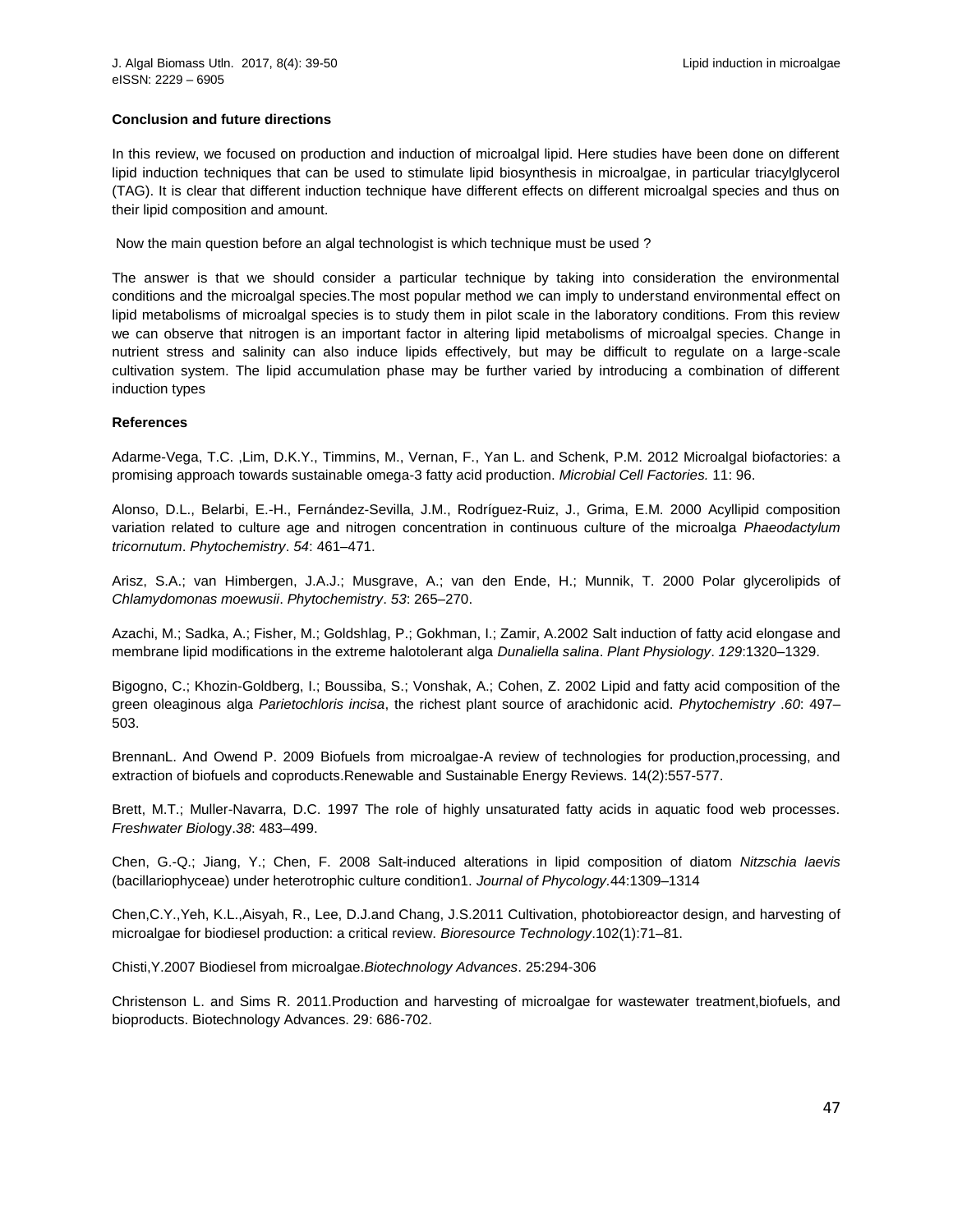Converti, A.; Casazza, A.A.; Ortiz, E.Y.; Perego, P.; Del Borghi, M. 2009 Effect of temperature and nitrogen concentration on the growth and lipid content of *Nannochloropsis oculata* and *Chlorella vulgaris* for biodiesel production. *Chemical Engineering Process. 48*: 1146–1151.

Dean, A.P.; Sigee, D.C.; Estrada, B.; Pittman, J.K. 2010 Using FTIR spectroscopy for rapid determination of lipid accumulation in response to nitrogen limitation in freshwater microalgae.*Bioresource Technol.ogy*. *101*: 4499–4507.

El-Sheek, M.M.; Rady, A.A. 1995 Effect of phosphorus starvation on growth, photosynthesis and some metabolic processes in the unicellular green alga *Chlorella kessleri*. *Phyton 35*: 139–151.

Gardner, R.; Peters, P.; Peyton, B.; Cooksey, K.E. 2011.Medium ph and nitrate concentration effects on accumulation of triacylglycerol in two members of the chlorophyta. *Journal of Applied Phycology*. *23*: 1005–1016.

Grebow, J.2012 Omegas everywhere. *Nutrition Outlook Online. 15*: 24–40.

Griffiths, M.; Harrison, S. 2009 Lipid productivity as a key characteristic for choosing algal species for biodiesel production. *Journal of Applied Phycology* . *21*: 493–507.

Haag, A.L. 2007 Algae bloom again. Nature. 447:520–521.

Hsieh, C.-H.; Wu, W.-T. 2009 Cultivation of microalgae for oil production with a cultivation strategy of urea limitation. *Bioresource Technology*. *100*: 3921–3926.

Hu, Q. 2006 PSA abstracts. *Journal of Phycology* .*42*: 1–48.

Hu, Q.; Sommerfeld, M.; Jarvis, E.; Ghirardi, M.; Posewitz, M.; Seibert, M.; Darzins, A. 2008 Microalgal triacylglycerols as feedstocks for biofuel production: Perspectives and advances. *Plant Journal*. *54*: 621–639.

Ibanez E., Herrero M., Mendiola, J.A., and Castro-Puyana, M. 2012 Extraction and Characterization of Bioactive Compounds with Health Benefits from Marine Resources:Macro and Microalgae,Cyanobacteria, and Invertibrates.Marine Bioactive Compounds: Sources, Characterization and Applications.55-98

Illman, A.M., Scragg, A.H. and Shales, S.W.2000. Increase in *Chlorella* strains calorific values when grown in low nitrogen medium. *Enzyme and Microbial Technology.* 27(8): 631–635.

Jiang, Y.; Chen, F.(1999). Effects of salinity on cell growth and docosahexaenoic acid content of the heterotrophic marine microalga *Crypthecodinium cohnii*. *Journal of Indian Microbiology & Biotechnology*, *23*,508–513.

Jhones, C. S.and Mayfield, S. P.2012 Algae biofuels: versatility for the future of bioenergy. *Current Oppinion in Biotechnology*. 23(3): 346–351.

Khozin-Goldberg, I.; Cohen, Z.(2006). The effect of phosphate starvation on the lipid and fatty acid composition of the fresh water eustigmatophyte *Monodus subterraneus*. *Phytochemistry*,*67*, 696–701.

Knapp, H.R. and G.A. FitzGerald.1989 The antihypertensive effects of fish oil. A controlled study of polyunsaturated fatty acid supplements in essential hypertension. *N Engl J Med*, 320(16): p. 1037-43.

Lang X, Dalai AK, Bakhshi NN. 2001 Preparation and characterization of bio-diesels from various bio-oils. Bioresource Technology.80:53–62.

Lang, I.; Hodac, L.; Friedl, T.; Feussner, I.2011. Fatty acid profiles and their distribution patterns in microalgae: A comprehensive analysis of more than 2000 strains from the SAG culture collection. *BMC Plant Biology*.*11*: 1–16.

Lewis, J .G.; Stanley, N .F.; Guist, G.G. 1988 "9 Commercial production of algal hydrocolloides". In Lembi, C.A.; Waaland, J.R. *Algae and Human Affairs*. Cambridge: Cambridge University Press.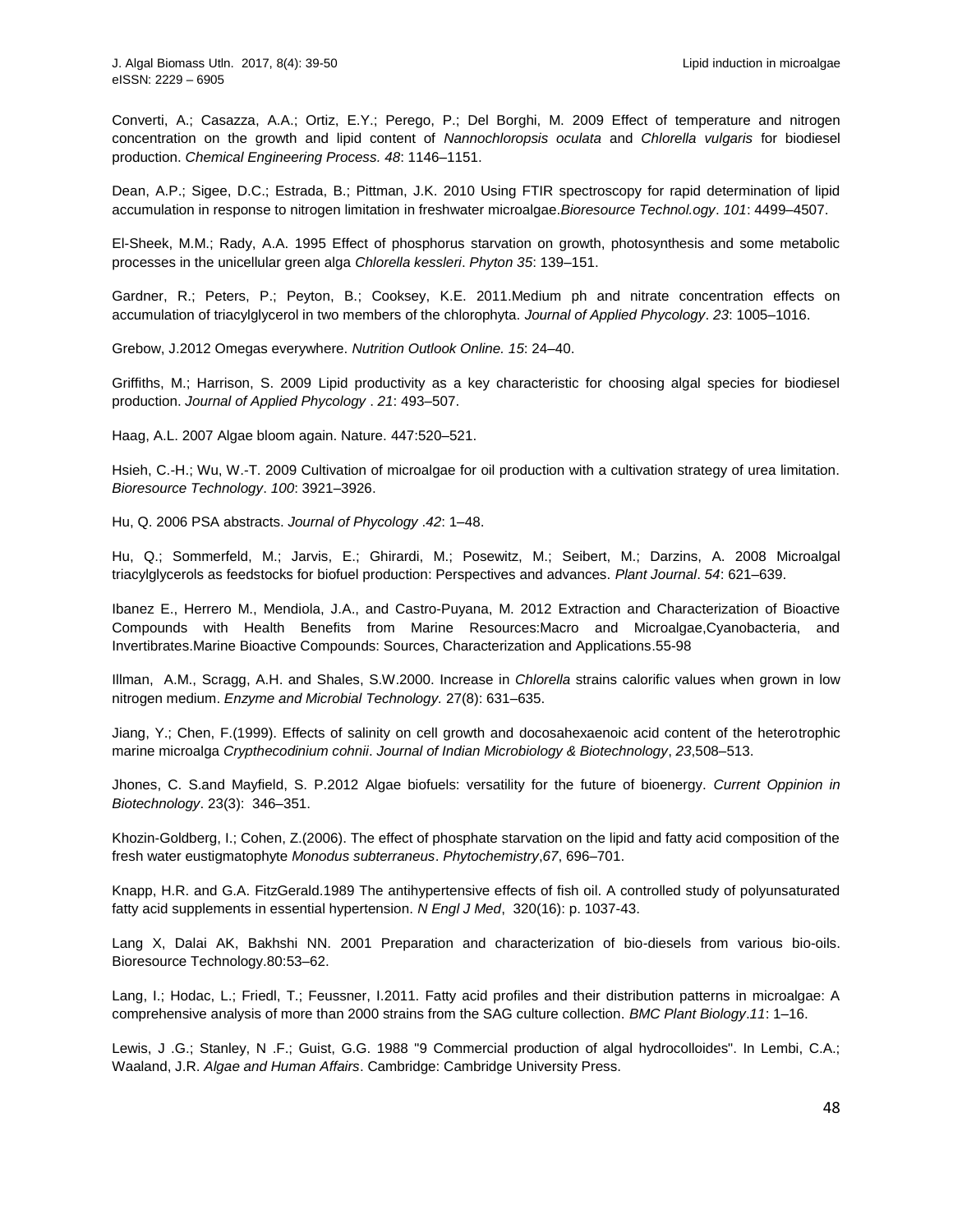Liu,Z.Y., Wang, G.C.and Zhou, B.C.2008 Effect of iron on growth and lipid accumulation in*Chlorella vulgaris*. *Bioresource Technology*. 99(11):4717–4722.

Lv, J.-M.; Cheng, L.-H.; Xu, X.-H.; Zhang, L.; Chen, H.-L. 2010 Enhanced lipid production of *Chlorella vulgaris* by adjustment of cultivation conditions. *Bioresource Technology.101*: 6797–6804.

Lynn, S.G.; Kilham, S.S.; Kreeger, D.A.; Interlandi, S.J. 2000 Effect of nutrient availability on the biochemical and elemental stoichiometry in the freshwater diatom *Stephanodiscus minutulus* (bacillariophyceae). *Journal of Phycology. 36*: 510–522.

Reitan, K.I.; Rainuzzo, J.R.; Olsen, Y.1994. Effect of nutrient limitation on fatty acid and lipid content of marine microalgae. *Journal of Phycol.ogy*.*30*: 972–979.

Macrocystis C. Agardh 2008 AlgaeBase. [Archived](http://web.archive.org/web/20090104145632/http:/www.algaebase.org/generadetail.lasso?genus_id=35715&-session=abv3:51909EC307dcf25DFApmi3530315) from the original on 4 January 2009,1820: 46.

Matthew, T.; Zhou, W.; Rupprecht, J.; Lim, L.; Thomas-Hall, S.R.; Doebbe, A.; Kruse, O.; Hankamer, B.; Marx, U.C.; Smith, S.M.; Schenk P.M. 2009 The metabolome of *Chlamydomonas reinhardtii* following induction of anaerobic H<sup>2</sup> production by sulfur depletion. *Journal of Biological Chemistry*. *284*: 23415–23425.

Purkayastha J. , Bora A., Gogoi H.K., Singh L.2017 Growth of high oil yielding green alga *Chlorella ellipsoidea* in diverse autotrophic media, effect on its constituents. *Algal Research.* 21: 81-88.

Miao XL, Wu QY, Yang CY. 2004 Fast pyrolysis of microalgae to produce renewable fuels. *Journal of Analytical and Applied Pyrolysis* .71: 855–63.

Mishra,U. and Pabbi,S.(2004).Cyanobacteria:Apotential biofertilizer for rice. *Resonance*.9:6-10.

Mutanda T., Ramesh D., Karthikeyan S., Kumar S., Anandraj A.and Bux F.(2010). Bioprospecting for hyper-lipid producing microalgal strain for sustainable biofuels production. Bioresource Technology. 102(1):57-70.

Osundeko, O., Denies, H. and Pitmams,J.K. 2013 Oxidative stress tolerant microalgae strains feedstock production of waste water.*Biomass and Bioenergy.* 56: 284-294.

Payen, Anselme (1859). [Sur la gélose et le nids de salangane](http://gallica.bnf.fr/ark:/12148/bpt6k3006f/f523.image.langEN) (On agar and swiftlet nests). *Comptes rendus Chimie.*  49 :521-530.

Praveenkumar, R.; Shameera, K.; Mahalakshmi, G.; Akbarsha, M.A.; Thajuddin, N. 2012 Influence of nutrient deprivations on lipid accumulation in a dominant indigenous microalga *Chlorella* sp., bum11008. Evaluation for biodiesel production. *Biomass Bioenergy. 37*: 60–66.

Rodolfi, L.; Chini Zittelli, G.; Bassi, N.; Padovani, G.; Biondi, N.; Bonini, G.; Tredici, M.R. 2009 Microalgae for oil: Strain selection, induction of lipid synthesis and outdoor mass cultivation in a low-cost photobioreactor. *Biotechnology Bioengy*.*102*: 100–112.

Roessler, P.G.1988 Effects of silicon deficiency on lipid composition and metabolism in the diatom *Cyclotella cryptica*. *Journal of Phycology* , *24*, 394–400.

Romieu, I., Téllez-Rojo,M. ,Lazo M. ,Manzano-Patiño A. , Cortez-LugoM. , Julien P. , Bélanger M.C. , Hernandez-Avila M., Holguin F.2005 Omega-3 fatty acid prevents heart rate variability reductions associated with particulate matter. *American Journal of Respiratory and Critical Care Medicine* . 172(12): 1534-40.

Sato, N.; Hagio, M.; Wada, H.; Tsuzuki, A.M. 2000 Environmental effects on acidic lipids of thylakoid membranes. *Biochemical Society Trans* , *28*: 912–914.